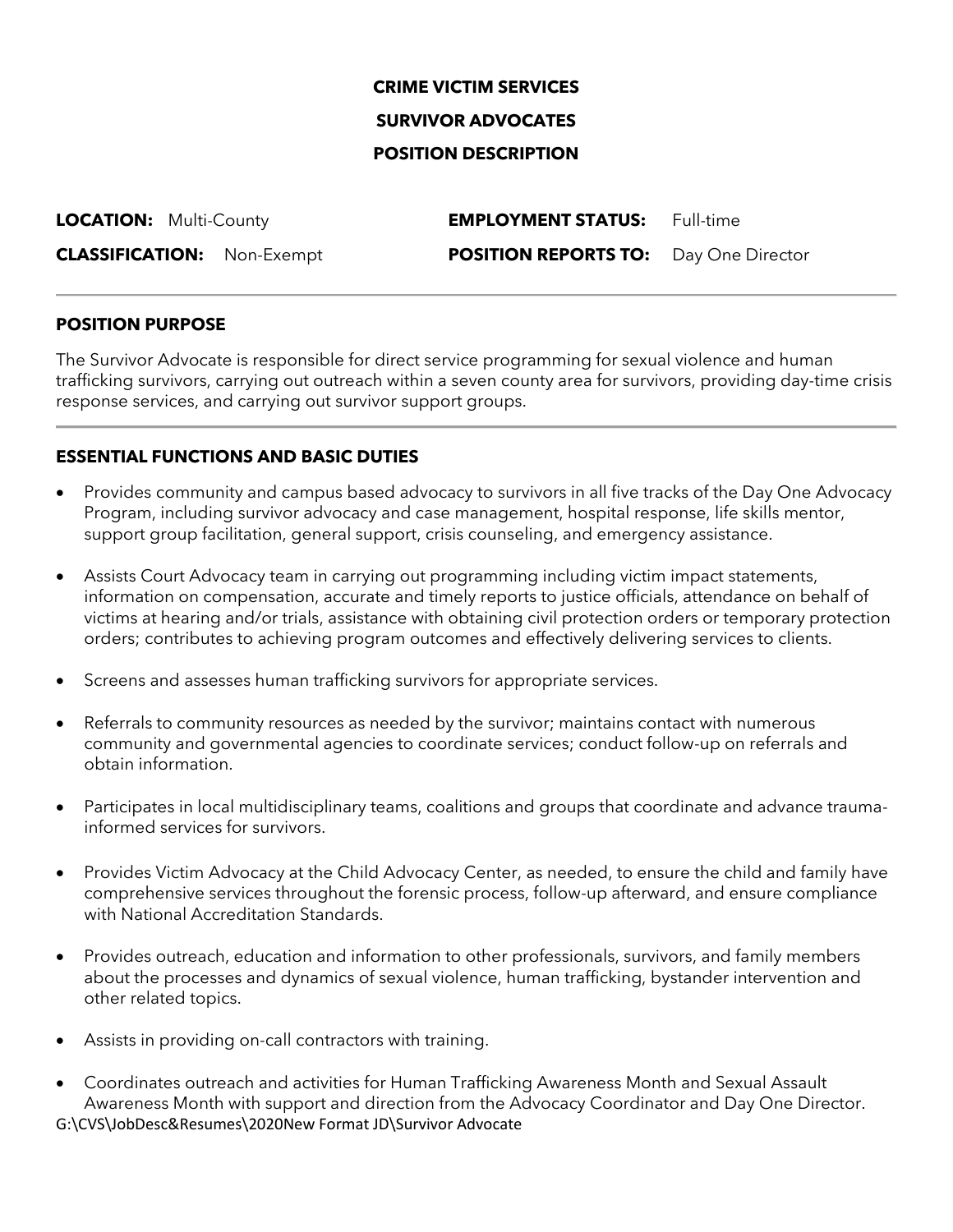- Documents and maintains records of all activities in accordance with CVS policies and procedures; updates records to ensure accuracy and completeness; ensures that records are maintained and kept in accordance with applicable privacy laws or other rules and regulations.
- Required to be on-call and/or backup on-call as needed
- Maintains required licensures, registrations, credentials, and certifications.
- Demonstrates regular and predictable attendance.
- Meets all job safety requirements and all applicable OSHA safety standards that pertain to essential functions.
- Meets all national standards for victim assistance and service outcome standards as described in position description addendum.
- Performs any and all other related duties as assigned or directed in order to promote, further, and ensure the effective and efficient operation of Crime Victim Services. Is also responsible for assisting and advocating for victims to reach outcomes of property security and personal safety, emotional and physical healing, justice process knowledge and participation, and financial recovery and restitution.
- Lead survivor advocate as PATH Care Coordinator (if assigned by Day One Director).

#### **WORK ENVIORNMENT**

The employee: works with and around chemicals found in an office environment; ascends or descends stairs; has contact with potentially violent or emotionally distraught persons; may periodically be exposed to chemicals/fumes from cleaning products and/or paint products.

**Physical Requirements:** The physical demands described here are representative of those that must be met by an employee to successfully perform the essential functions of this job. While performing the duties of this job, the employee is regularly required to speak or hear, stand or sit for long periods of time, open filing cabinets, walk, stoop or bend, use hands to handle or feel and reach with hands and arms. The employee must frequently lift and/or move up to 10 pounds, occasionally lift and/or move up to 25 pounds and complete tasks requiring manual dexterity. May be required to travel to/from meetings while exposed to outside environment. Ability to drive a vehicle for travel is required for the position.

### **QUALIFICATIONS**

Completion of Bachelor's Degree in criminal justice, social work, behavioral science, plus one (1) year experience in related human service profession, or an equivalent combination of education, training, and/or experience.

**Knowledge of:** labor and sex trafficking, minor and adult trafficking, international and domestic trafficking, rape counseling; rape victim psychology; social work and counseling techniques; education techniques; rape victim services; agency policies and procedures; national standards for victims assistance and

G:\CVS\JobDesc&Resumes\2020New Format JD\Survivor Advocate